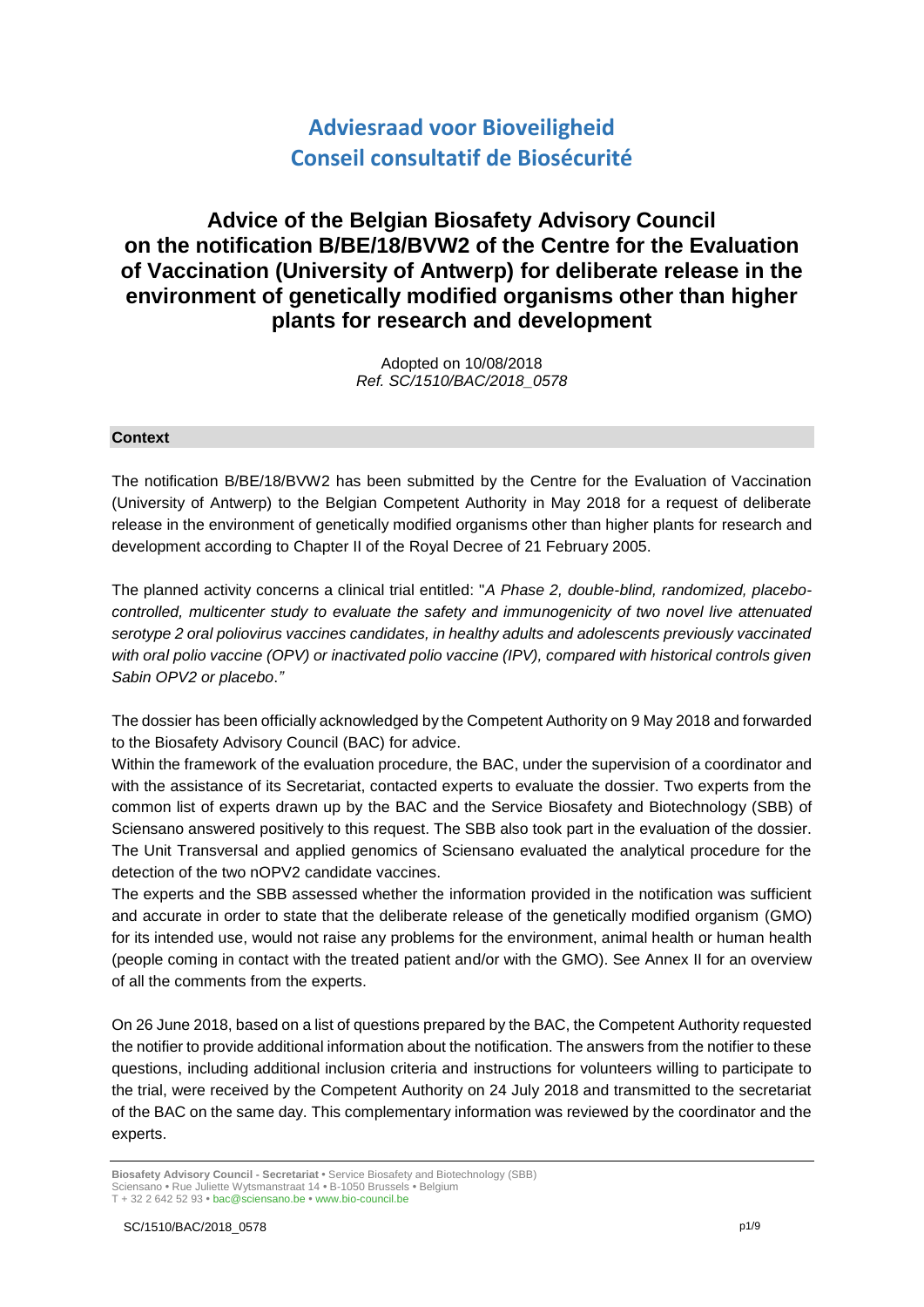The scientific evaluation has been performed considering following legislation:

- Annex II (principles for the risk assessment) and annex III (information required in notifications) of the Royal Decree of 21 February 2005.

- Commission Decision 2002/623/EC of 24 July 2002 establishing guidance notes supplementing Annex II to Directive 2001/18/EC.

The pure medical aspects concerning the efficacy of the vaccine and its safety for the study subjects, as well as aspects related to social, economic or ethical considerations, are outside the scope of this evaluation.

In parallel to the scientific evaluation of the notification, the Competent Authority also made the dossier available on its website for the one-month public consultation foreseen in the abovementioned Royal Decree. The Competent Authority received several comments from the Dutch competent authorities by means of the public consultation. Comments from the Dutch GMO office (RIVM, 19/06/18) and the German Federal Office of Consumer Protection and Food Safety (BVL, 24/07/18) were also made on the Summary Notification Information Format (SNIF) on behalf of the Dutch and German Competent Authorities respectively in the frame on the European Union (EU) system of exchange of information established under Article 11 of Directive 2001/18/EC.

According to Article 16 §2 of the Royal Decree of 21 February 2005, the comments that are relevant for biosafety received in the frame of the public consultation and via the EU system of exchange of information, have been taken into account in the preparation of the advice below.

#### **Summary of the scientific evaluation**

#### **1. The characteristics of the donor, the recipient or parental organism**

The novel candidate vaccines, referred to as nOPV2 candidate vaccines, are two distinct genetically modified (GM) polioviruses derived from the Sabin oral polio vaccine type 2 vaccine (Sabin OPV2). Sabin OPV2 was one of the components of the worldwide trivalent OPV vaccination programs and was still used in most developing countries until April 2016. Sabin OPV2 is an attenuated strain of wild type poliovirus type 2 that, though its high effectiveness to interrupt the spread of the latter, has the disadvantage to have an inherent genetic instability at attenuating positions. In the human gut, Sabin OPV2 quickly presents changes rendering a RNA stem-loop structure (known as domain V structure) thermodynamically more stable, leading to reversion to a more virulent phenotype as compared to the Sabin OPV2. Sabin OPV2 vaccines have also been shown to revert to neurovirulence by recombination with specific sequences of C enteroviruses.

Polioviruses are non-enveloped viruses that can survive for weeks or months depending on environmental conditions. For example, an estimation used by WHO (2003) is an 90% decrease in infectivity every 26 days in sewage, every 5.5 days in fresh water and every 2.5 day in sea water at ambient temperature. Poliovirus do not form biological survival structures and their host range is highly restricted to humans. There is no evidence that non-primates or any other organism in nature could serve as reservoir.

Until 2001, routine and mandatory vaccination programs in Belgium involved the use of Sabin OPV2.

**Biosafety Advisory Council - Secretariat •** Service Biosafety and Biotechnology (SBB) Sciensano **•** Rue Juliette Wytsmanstraat 14 **•** B-1050 Brussels **•** Belgium T + 32 2 642 52 93 **•** bac@sciensano.be **•** www.bio-council.be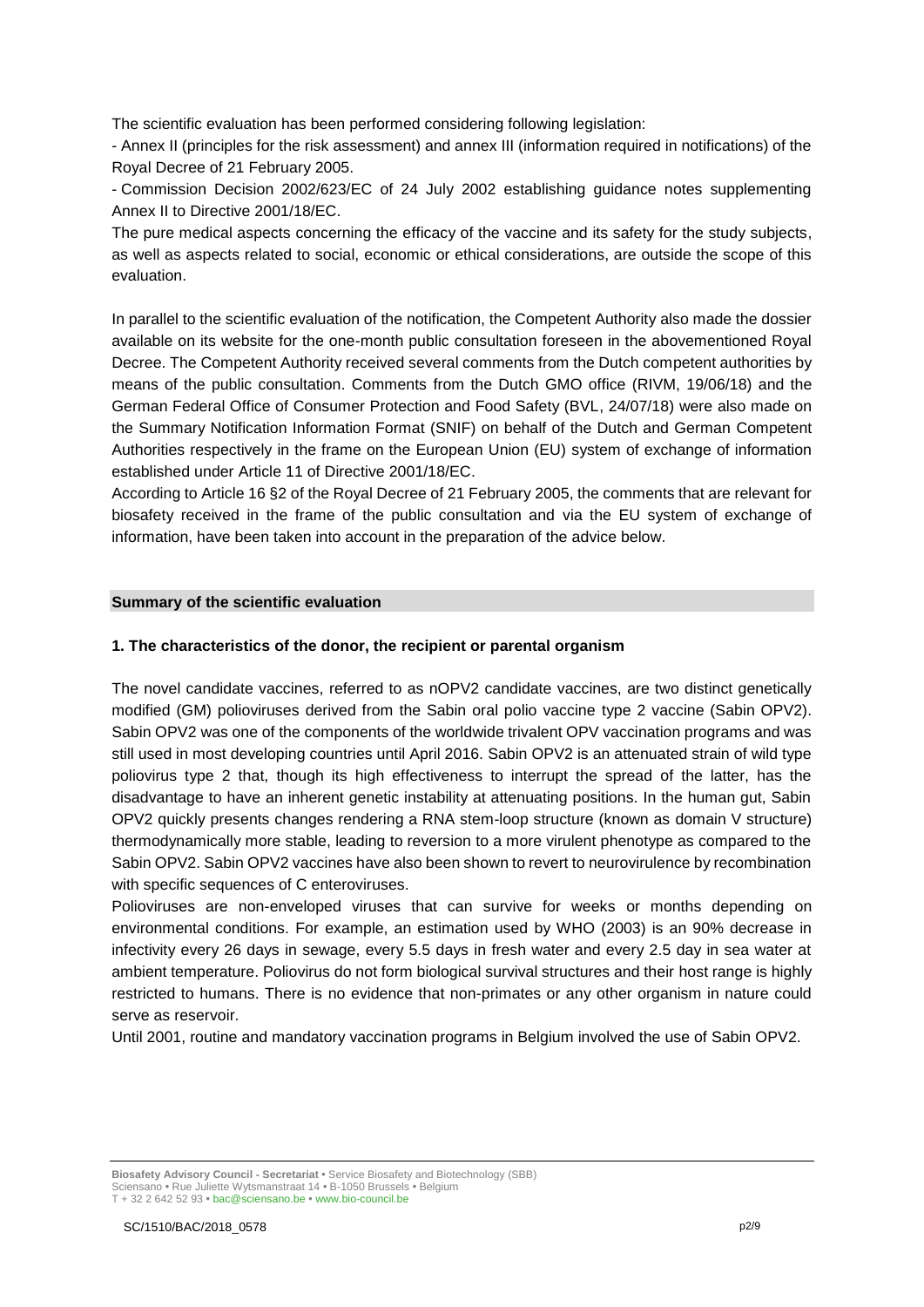#### **2. Information related to the characteristics of the GMO and the medication**

Each of two nOPV2 candidate vaccines have been genetically modified i) to reduce the probability of reversion to a more neurovirulent phenotype by improving the genetic stability of the attenuated phenotype and ii) to reduce the frequency of recombination events. Briefly, the type of genetic modifications includes nucleotide substitutions, nucleotide insertion sequences into the 5'UTR regions and/or lead to codon change with or without amino acid changes. With the exception of the polymerase modifications in candidate 1 (resulting in two amino acid substitutions), all purposeful modifications are silent modifications of the RNA sequence designed to improve the stability of the attenuated phenotype. Insertion of new sequences were all produced synthetically from *in silico* designed sequences and no genetic material came from another source.

Non-clinical safety studies indicate that the nOPV2 candidate vaccines are at least as attenuated as the recipient Sabin OPV2 strain. Results obtained on shed nOPV2 candidate 1 and 2 virus from a first in human trial also show no meaningful increase in neurovirulence in the transgenic mouse model compared to the clinical trial material, in contrast to a marked loss of attenuation that would be expected from corresponding Sabin OPV2 vaccinees. Furthermore, deep sequencing results on shed virus samples support the increased genetic and phenotypic stability of the nOPV2 candidate vaccines compared to Sabin OPV2 strain as both candidates retained the deliberately introduced modifications and no changes known to be associated with reversion to neurovirulence were observed.

#### **3. The conditions of the release**

The study is planned to recruit 332 healthy volunteers, aged 15 to 50 years, of which 200 have been vaccinated with OPV and 132 with IPV. Exclusion criteria during the total duration of the study include amongst others travelling to polio endemic countries or countries with evidence of recent (within last six months) wild or vaccine-derived poliovirus circulation; professional handling of food, catering or food production activities; having household or professional contact with known immunosuppressed people or people without full polio vaccination. The candidate vaccines will be administered at the Centre for Evaluation of Vaccination - University of Antwerp and at the Center for Vaccinology, UGent and it is proposed that volunteers can leave the clinical setting after administration. The candidate vaccines will be administered orally, either as a single dose or as two consecutive doses with 28 days interval. Each dose contains approximately  $10^6$  CCID<sub>50</sub>. Once administrated, the candidate vaccine virus can replicate and can be shed in nasopharyngeal secretions and faeces. A participant will be considered to have completed the study if he or she has completed all study related procedures 42 days after the last study vaccination and shedding is PCR negative on three consecutive stool samples (with a maximum of one sample per day).

Based on results of the first in human trial, for which the longest observed fecal shedding period comprised 89 days, it is anticipated that volunteers will shed the genetically modified Sabin OPV2 strains for several weeks. No nasopharyngeal shedding was observed in the first in human trial and data from literature reported fewer than 5% children shed virus from the oropharynx when challenge dose of OPV is administered to individuals who had previously received three or more doses of OPV. IPV and OPV both induce pharyngeal immunity and may both reduce oral-oral transmission.

**Biosafety Advisory Council - Secretariat •** Service Biosafety and Biotechnology (SBB) Sciensano **•** Rue Juliette Wytsmanstraat 14 **•** B-1050 Brussels **•** Belgium T + 32 2 642 52 93 **•** bac@sciensano.be **•** www.bio-council.be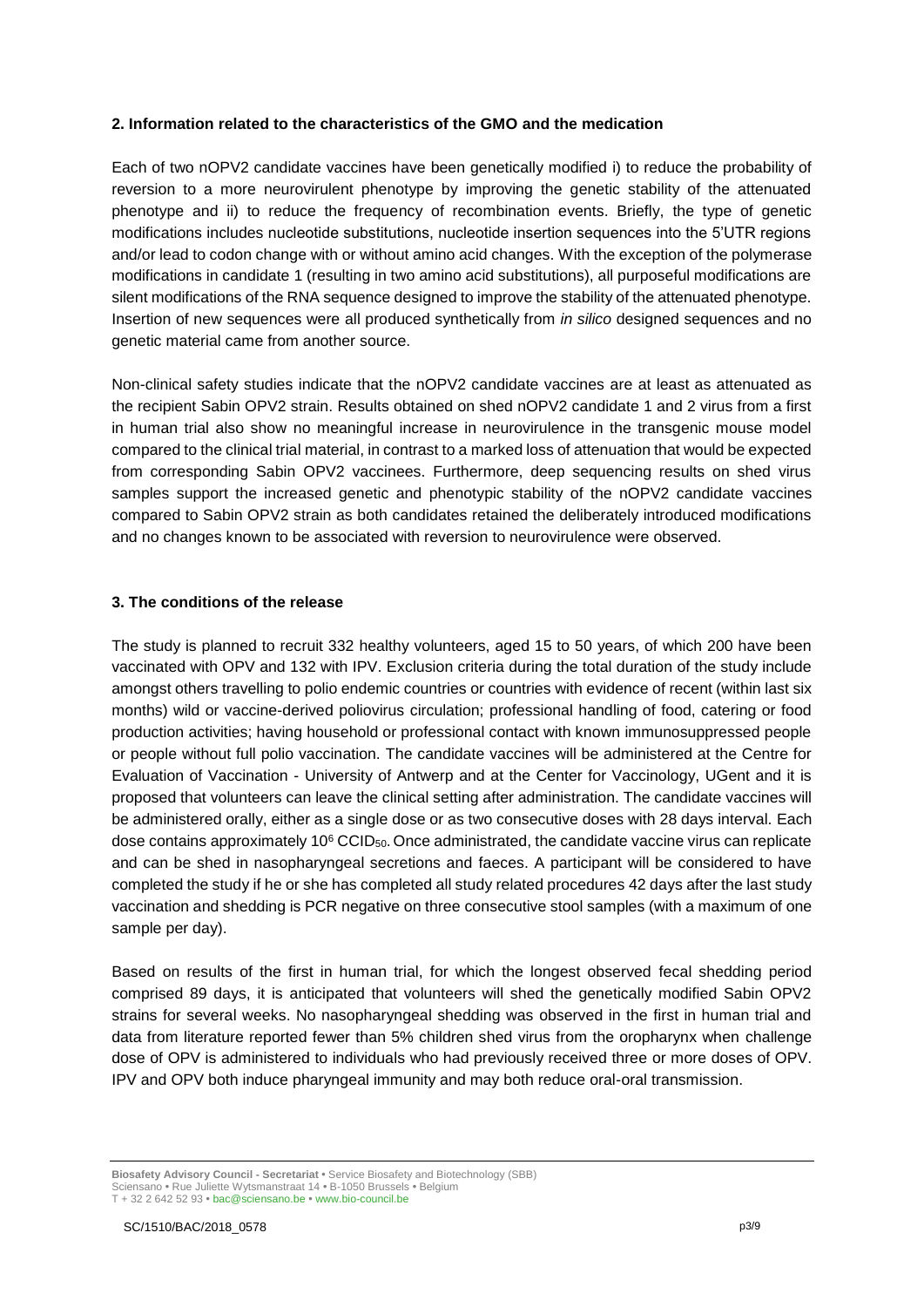Except for the measures proposed in the exclusion criteria aiming at reducing the exposure of vulnerable individuals or groups, the applicant is not proposing other 'containment' measures to limit dissemination into the environment which is in line with the applicants' claim that the risk on human health and the environment is considered negligible.

The questions raised by competent authorities of neighbouring countries, focused on i) how measures and/or exclusion criteria will be implemented or endorsed in view of minimizing the transboundary movement of volunteers and of the nOPV2 candidate vaccines and ii) the need to address more in depth the likelihood that the GM vaccine virus would spread to susceptible populations in other countries and the possible associated (delayed) effects. In its response the notifier further detailed possible scenarios potentially impacting unintentionally exposed individuals. Given the proposed conditions of release and measures to reduce the exposure of vulnerable individuals or groups, the Biosafety Advisory Council concludes that the environmental risk assessment can be extrapolated to receiving environments in neighbouring countries as no explicit distinction has to be made between vulnerable groups in Belgium or other neighbouring countries. Irrespective, the notifier proposes a set of additional measures that would further reduce exposure to vulnerable groups in neighbouring countries.

The Biosafety Advisory Council notes that, as with any other clinical trial with ambulatory volunteers, a transboundary movement of the product tested (in this case the GMO) cannot be excluded and further supports the view that, in terms of risk for the environment or human health, the proposed measures are proportionate and adequate in the context of the intended trial.

## **4. The risks for the environment or human health**

Potential pathogenicity and mode of transmission for the nOPV2 candidate vaccines is expected to be no different than the vaccinal and parental OPV2. No health effects are anticipated for unintentionally exposed individuals, in particular when they have been effectively vaccinated. The mode of transmission, which is limited in case of effective vaccination, is primarily the result of person-to-person contact (fecal-oral or oral-oral).

With respect to the fecal-oral route and building on the estimation a 50% infectious dose for Sabin OPV2 correspond to 2.8 log  $CCD_{50}$ , exposure to a full infectious dose would require the ingestion of a significant amount of feces (for comparison, in the first in human study most positive samples after the peak shedding period had ca. 3 log CCID<sup>50</sup> of virus). Given the good sanitation and hygiene conditions (domestic and environmental hygiene standards, closed sewage systems) in Europe, the likelihood of occurrence of transmission through the fecal-oral route is low for close contacts of study participants and negligible for the population at large.

As mentioned, with respect to oral-oral route of transmission no nasopharyngeal shedding was observed in the first in human trial with the nOPV2 candidate vaccines and data from literature indicate IPV and OPV may both reduce oral-oral transmission.

Besides considerations on the likelihood of occurrence of secondary infection or inadvertent exposure, both the vaccination status of unintentionally infected individuals and the genetic stability of the nOPV2 candidate vaccines are key to the environmental risk assessment.

Due to the oral-oral transmission and oral-fecal transmission route and the persistence in the environment of these non-enveloped viruses, large groups of unvaccinated individuals may support

**Biosafety Advisory Council - Secretariat •** Service Biosafety and Biotechnology (SBB)

Sciensano **•** Rue Juliette Wytsmanstraat 14 **•** B-1050 Brussels **•** Belgium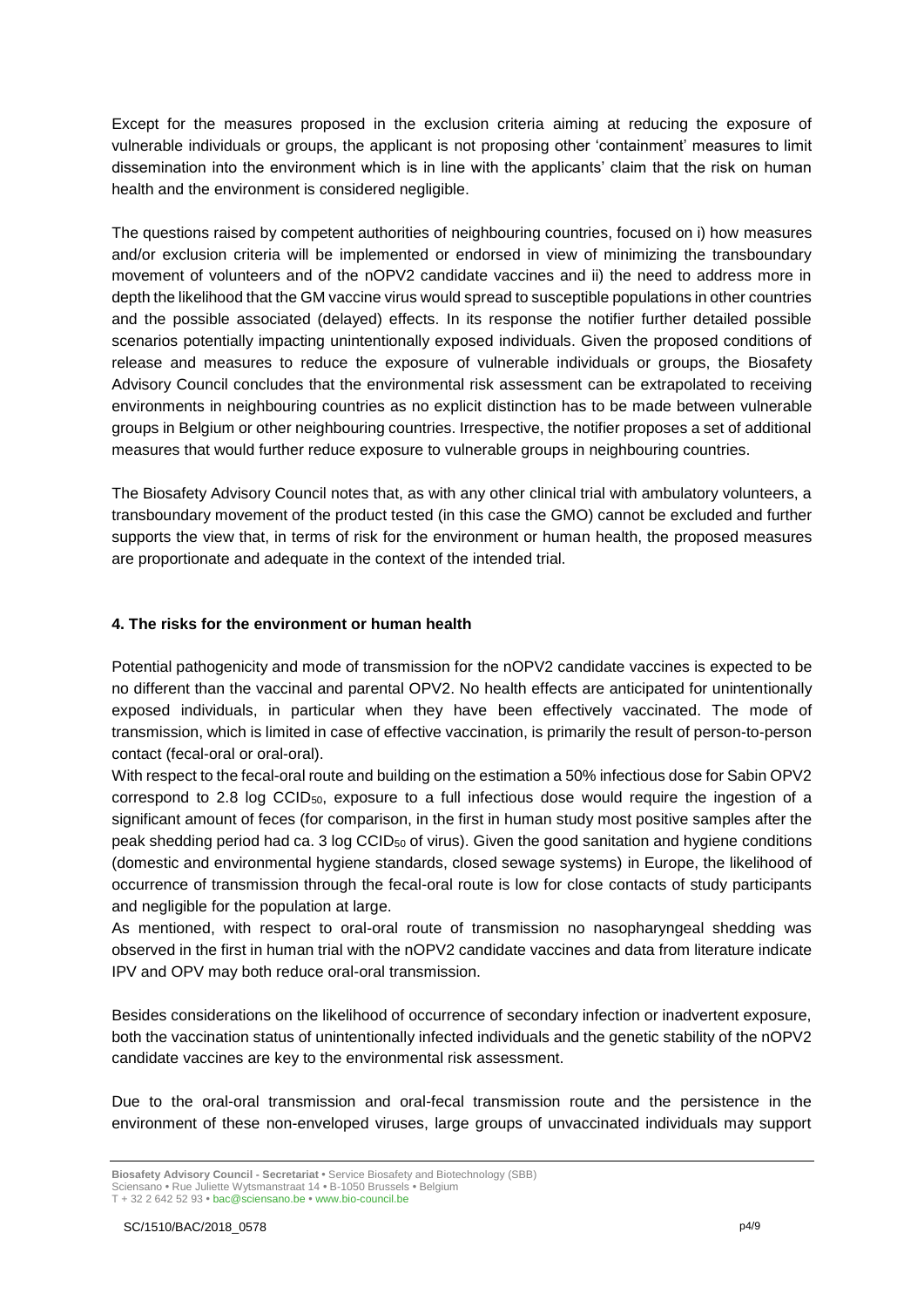circulation of the nOPV2 candidate vaccines. This is because high vaccination coverage with OPV or IPV not only prevent disease from poliovirus but also hampers the circulation of poliovirus. It is expected that high immunization coverage with OPV or IPV will also hamper the circulation of nOPV2 candidate vaccines.

In regards the genetic stability of the two nOPV2 candidate vaccines it is likely that these will replicate in the human gut. Though the intended genetic modifications are aimed at obtaining genetically more stable viruses, the risk of potential genetic variants of the nOPV2 candidate vaccines was also assessed. As mentioned, primary results indicated an increased genetic and phenotypic stability of the nOPV2 candidates compared to Sabin OPV2. Therefore, the Biosafety Advisory Council supports the view that consequences of an unintentional transmission of a genetic variant of a nOPV2 candidate vaccine to an individual is likely be less hazardous than an unintentional transmission of genetic variants of the recipient Sabin OPV2 strain. Adverse effects associated to shedding and possible subsequent transmission of genetic variants of nOPV2 are negligible for immune-competent fully vaccinated individuals, low for unvaccinated immune-competent individuals and for people with immunodeficiency. Importantly, risks associated to person-to-person contact between selected study population and vulnerable people will be further mitigated by inclusion/exclusion criteria and clear instructions that will be provided to the participants and staff.

Though the generation of recombination events for both nOPV2 candidate vaccines is expected to be suppressed (candidate 1) or to result in variants that are more attenuated than Sabin OPV2 (candidate 2), the notifier was also asked to expand on the data that would support the conclusion that there is no evidence for circulation of type C enteroviruses in the Belgian population. Based on data of the National Reference Center for Enteroviruses, which receives 250 cerebrospinal fluid and stool samples per year (among which 100 samples every year are subject to enterovirus genotyping) and which has demonstrated the capacity to identify unknown recombinants using next generation sequencing, the Biosafety Advisory Council is of the opinion that the likelihood of recombination and hence the reversion of the attenuated candidate vaccine to a neurovirulent phenotype is negligible.

Finally, it can be noticed that in terms of risks to human health and the environment and taking into account the potential receiving environment of the intended trial, the potential consequences of releasing nOPV vaccine candidates or their genetic variants will at worst be comparable to the consequences associated to the historical use of Sabin OPV2 in routine vaccine campaigns in European countries (until 2001 in Belgium) and a Phase 4 study with OPV-vaccinated adults conducted in Belgium late 2015 (EudraCT 2015-003325-33). To our knowledge there have been no report of adverse consequences in terms of biosafety (risk for the environment or human population at large) associated to the use of Sabin OPV2 and its transmission in Belgium or its neighbouring countries over the last decades. Moreover, on the basis of the characteristics of the nOPV2 candidates and the proposed conditions of release (including proposed inclusion/exclusion criteria and instructions for study subjects), it can be reasonably assumed that risks, if any, are further mitigated to negligible.

**Biosafety Advisory Council - Secretariat •** Service Biosafety and Biotechnology (SBB) Sciensano **•** Rue Juliette Wytsmanstraat 14 **•** B-1050 Brussels **•** Belgium T + 32 2 642 52 93 **•** bac@sciensano.be **•** www.bio-council.be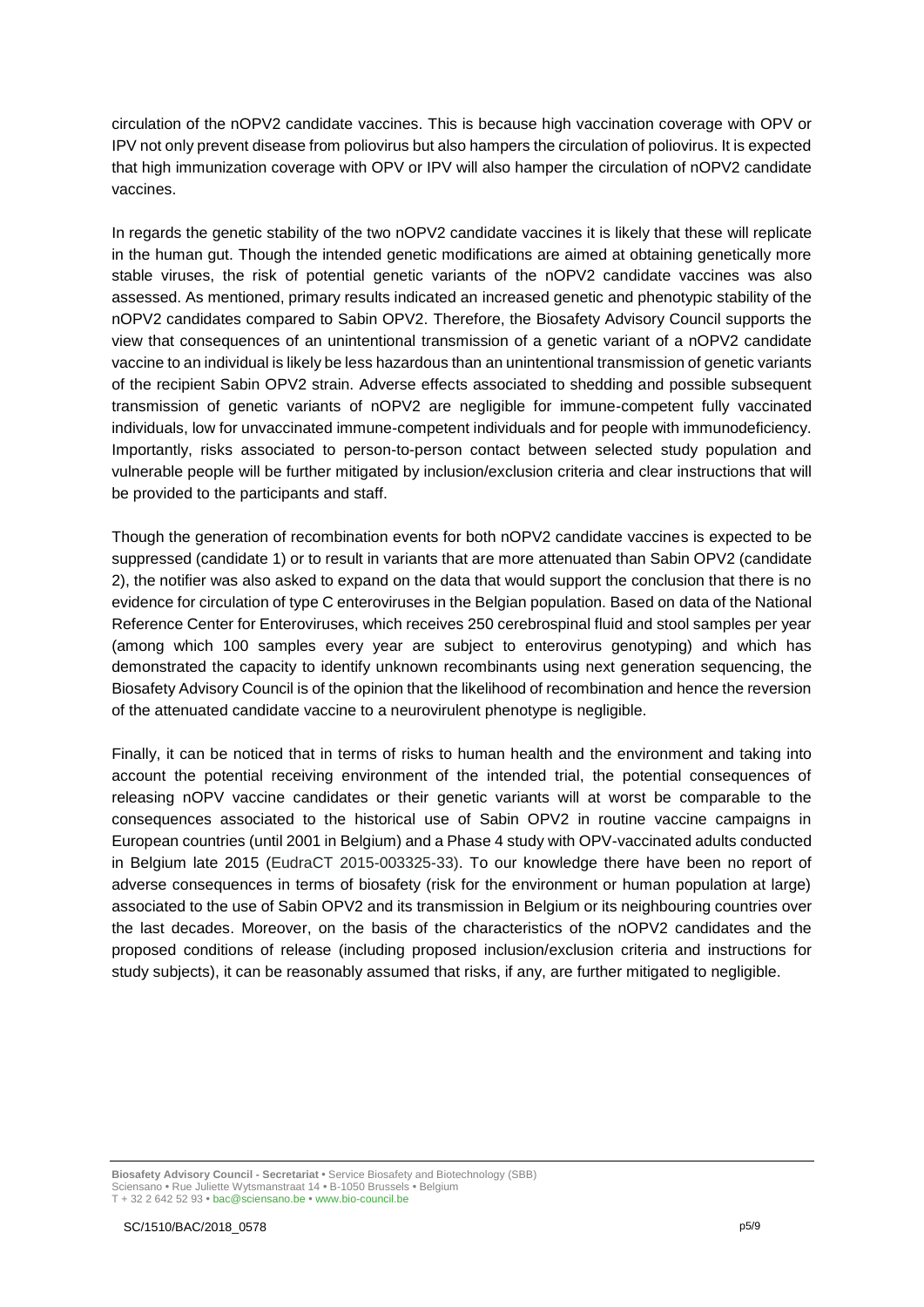## **5. The monitoring, control, waste treatment and emergency plans proposed by the applicant**

The risks are primarily associated to potential genetic variants of nOPV2 candidate vaccines and are low for unvaccinated immune-competent individuals and people with immunodeficiency and negligible for immune-competent fully vaccinated individuals. Hence the Biosafety Advisory Council stresses the importance of the implementation and endorsement of the proposed inclusion/exclusion criteria and instructions for study subjects.

In its dossier the notifier submitted a detailed PCR protocol for the identification and detection of both nOPV vaccine candidates.

#### **Conclusion**

Based on the scientific assessment of the notification made by the Belgian experts, the Biosafety Advisory Council concludes that it is unlikely that the genetically modified OPV developed as live attenuated vaccine candidates will have any adverse effects on human health or on the environment in the context of the intended clinical trial and provided that all the foreseen safety measures are followed.

The Biosafety Advisory Council is of the opinion that elements presented both in the dossier and in the notifier's answers to the request of additional information are appropriate to conclude on the environmental risk assessment for the potential receiving environment taking into account the potential transboundary movement of the GMO to neighboring countries.

Therefore, the Biosafety Advisory Council issues a **positive advice with the following conditions**:

- The notifier and the investigators must strictly apply the clinical trial protocol, and all the exclusion/inclusion criteria and safety instructions as listed in Annex I.

- Any protocol amendment has to be previously approved by the Competent Authority.

- The notifier is responsible to verify that each study centre has qualified personnel experienced in handling infectious material and that the investigator has the required authorizations to perform the clinical trial activities inside the hospital (laboratory, pharmacy, hospital room, consultation room...) according to the Regional Decrees transposing Directive 2009/41/EC on contained use of genetically modified micro-organisms.

- The Biosafety Advisory Council should be informed within two weeks when the first patient starts the treatment and the last patient receives the last treatment.

- At the latest six months after the last visit of the last patient included in the trial, the notifier must send to the competent authority at the attention of the Biosafety Advisory Council a report with details concerning the biosafety aspects of the project. This report will at least contain:

- The total number of patients included in the trial and the number of patients included in Belgium;
- A summary of all adverse events marked by the investigators as probably or definitely related to the study medication;
- A report on the consequences, if any, of the of deliberate release of nOPV2 candidate vaccines.

**Biosafety Advisory Council - Secretariat •** Service Biosafety and Biotechnology (SBB) Sciensano **•** Rue Juliette Wytsmanstraat 14 **•** B-1050 Brussels **•** Belgium T + 32 2 642 52 93 **•** bac@sciensano.be **•** www.bio-council.be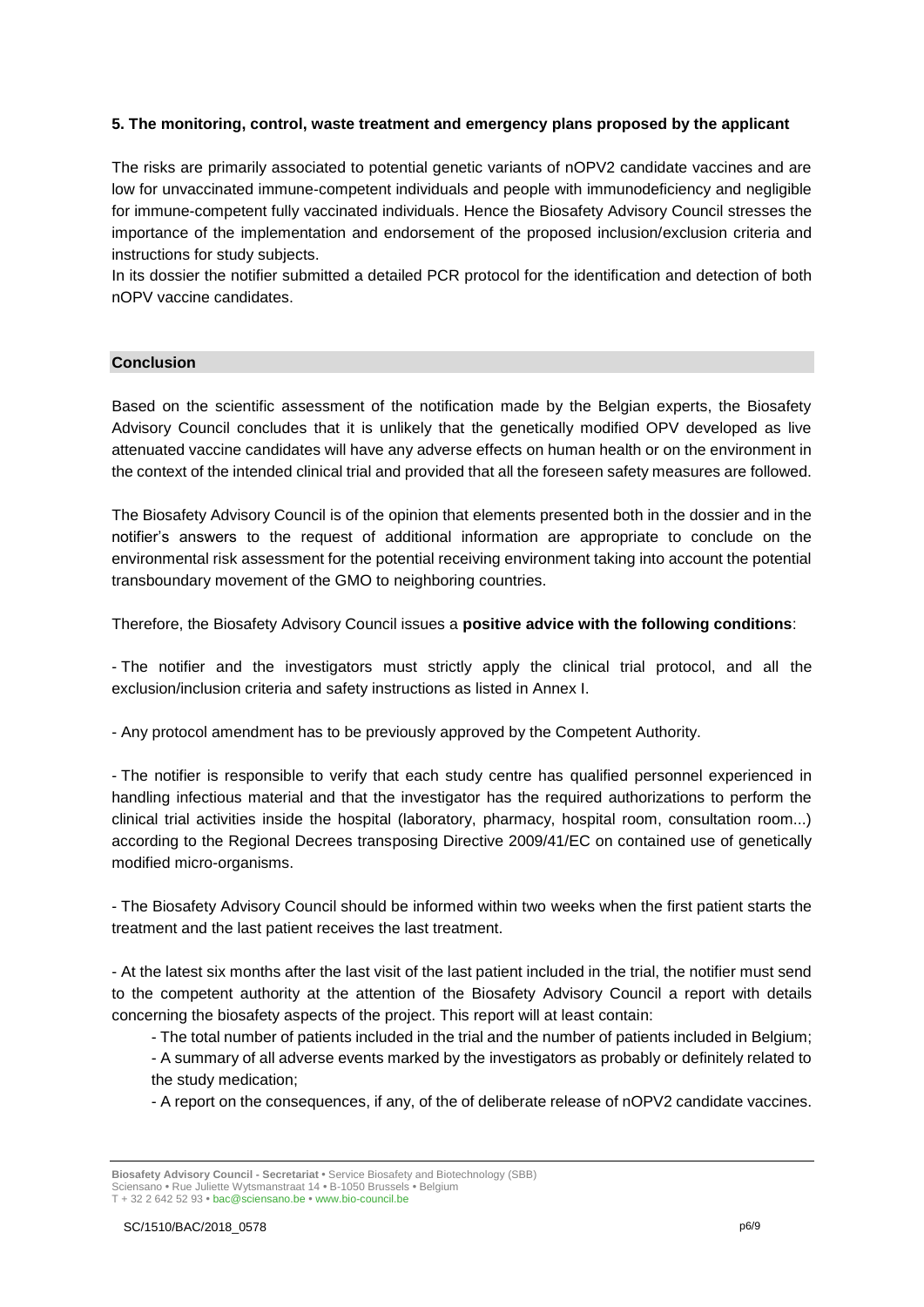The Biosafety Advisory Council would like to point out that its conclusion relates to the risk for human health and the environment associated with the use of nOPV2 candidate vaccines and the potential emergence of genetic variants and is without prejudice to any management measure to be taken in the context of the WHO Polio Eradication Initiative to ensure and maintain high levels of vaccination coverage or to the WHO Global Action Plan to minimize poliovirus facility-associated risk after typespecific eradication of wild polioviruses and sequential cessation of oral polio vaccine use (GAP III).

V un hvc

Dr. Corinne Vander Wauven President of the Belgian Biosafety Advisory Council

*Annex I: List of exclusion/inclusion criteria and safety instructions Annex II: Compilation of comments of experts in charge of evaluating the application B\_BE\_18\_BVW2 (ref SC/1510/BAC/2018/0591)*

**Biosafety Advisory Council - Secretariat •** Service Biosafety and Biotechnology (SBB) Sciensano **•** Rue Juliette Wytsmanstraat 14 **•** B-1050 Brussels **•** Belgium T + 32 2 642 52 93 **•** bac@sciensano.be **•** www.bio-council.be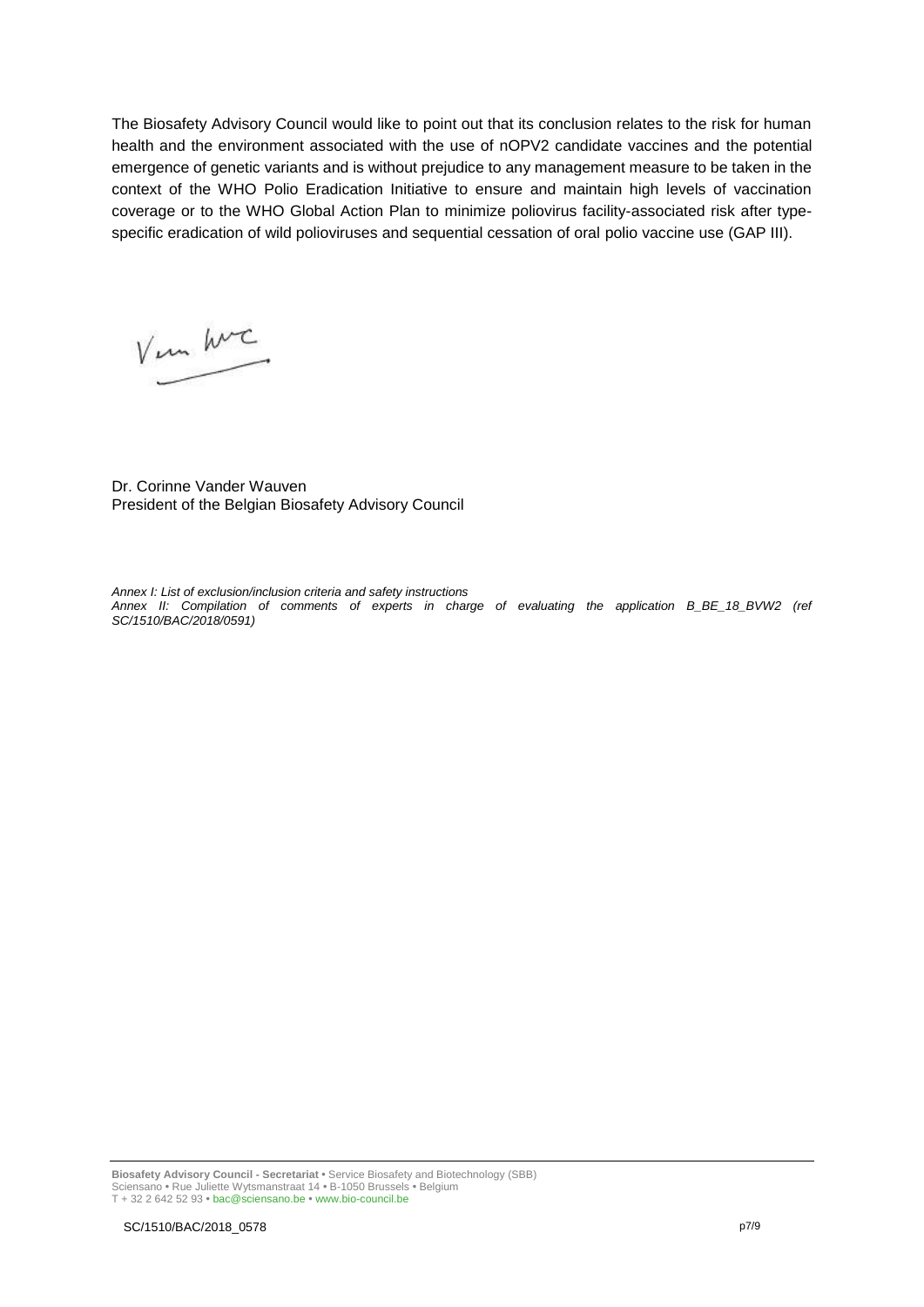## **Annex I: List of exclusion/inclusion criteria and safety instructions**

#### **List of inclusion and exclusion criteria in accordance with the clinical study protocol (UAM4).**

At each visit participants will be reminded and checked for the inclusion and exclusion criteria and the necessity of adherence to the criteria will be reiterated.

## **Inclusion Criteria:**

1. For OPV-vaccinated subjects to be allocated to groups 1, 2, 3 and 4: healthy males or females, from 18 to 50 years of age inclusive, having previously received at least 3 doses of OPV more than 12 months before the start of the study;

2. For IPV-only vaccinated subjects to be allocated to groups 5, 6 and 7: healthy males or females, from 15 to 50 years of age inclusive, having previously received at least 3 doses of IPV more than 12 months before the start of the study;

3. In good physical and mental health as determined on the basis of medical history and general physical examination performed at Day 0;

4. Female subjects of childbearing potential must agree to the use of an effective method of birth control throughout the study and up to 3 months after last vaccine dose (see Section 7);

5. Willing to adhere to the prohibitions and restrictions specified in this protocol (see Section 7);

6. Informed Consent Form (ICF) signed voluntarily by the subject and signed parental consent for adolescents before any study-related procedure is performed, indicating that the subject understands the purpose of any procedures required for the study and is willing to participate in the study.

## **Exclusion Criteria:**

Subjects meeting any of the following criteria are excluded from participation in this study:

1. A condition that, in the opinion of the Investigator, could compromise the well-being of the subject or course of the study, or prevent the subject from meeting or performing any study requirements;

2. For Groups 5, 6 and 7: ever having received any OPV in the past;

3. Any travel to polio endemic countries or countries with evidence of recent (within last 6 months) wild or vaccine-derived poliovirus circulation during the total duration of the study;†

4. Professional handling of food, catering or food production activities during the total duration of the study;

5. Having Crohn's disease or ulcerative colitis or having had major surgery of the gastrointestinal tract involving significant loss or resection of the bowel;

6. A known allergy, hypersensitivity, or intolerance to the study vaccine or the placebo, or to any of their components or to any antibiotics;

7. Any confirmed or suspected immunosuppressive or immunodeficiency condition (including human immunodeficiency virus [HIV] infection, hepatitis B or C infections or total serum IgA level below laboratory lower limit of normal (LLN));

8. Will have household or professional contact with known immunosuppressed people or people without full polio vaccination (i.e. complete primary infant immunization series), e.g. babysitting during the total duration of the study;

9. Neonatal nurses or others having professional contact with children under 6 months of age during the total duration of the study;

10. Chronic administration (i.e., longer than 14 days) of immunosuppressant drugs or other immunemodifying drugs within 6 months prior to the first vaccine dose or planned use during the study. For instance, for corticosteroids, this means prednisone, or equivalent, ≥ 0.5 mg/kg/day (inhaled and topical

**Biosafety Advisory Council - Secretariat •** Service Biosafety and Biotechnology (SBB)

Sciensano **•** Rue Juliette Wytsmanstraat 14 **•** B-1050 Brussels **•** Belgium

T + 32 2 642 52 93 **•** bac@sciensano.be **•** www.bio-council.be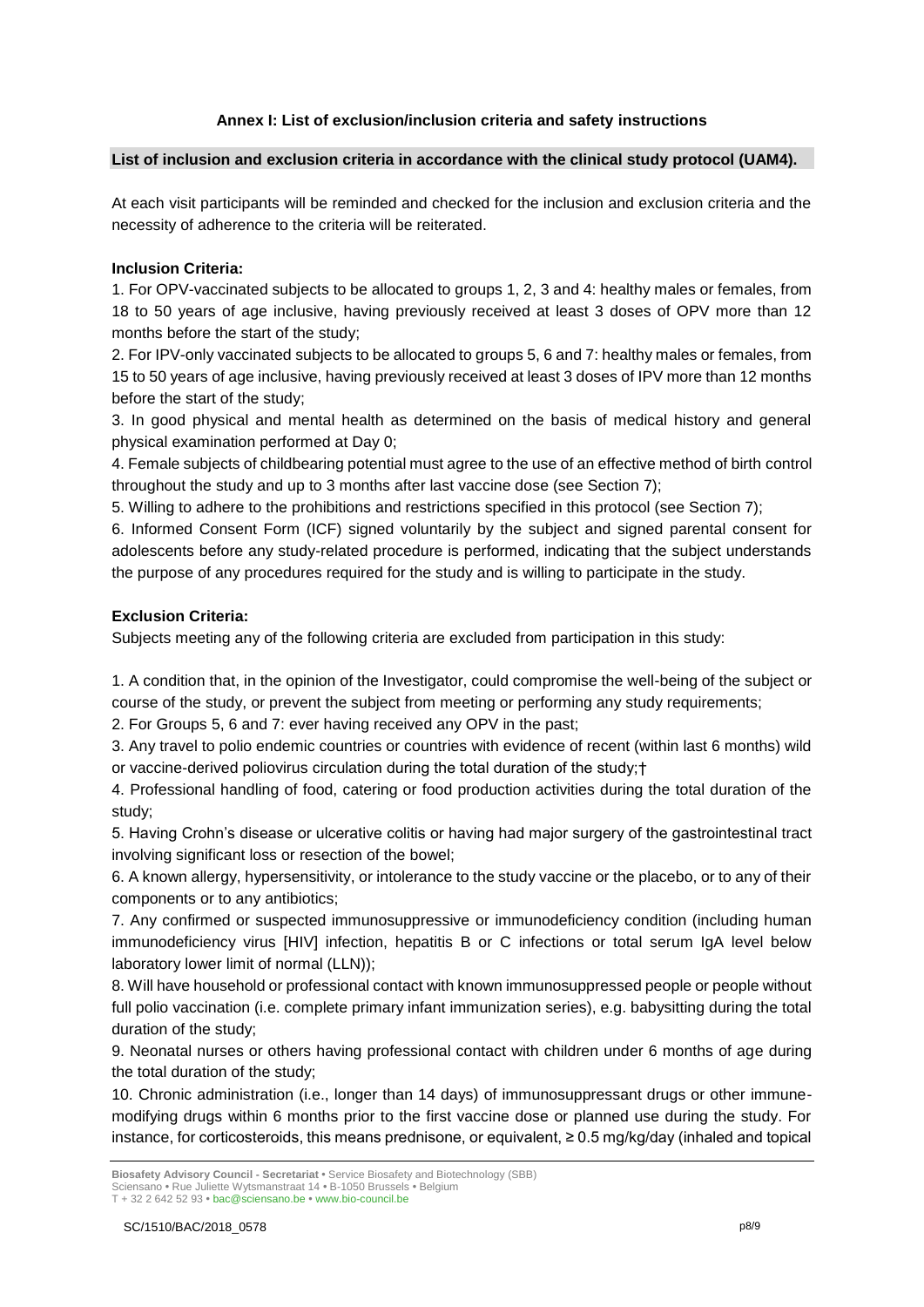steroids are allowed whereas intra-articular and epidural injection/administration of steroids are not allowed);

11. Presence of contraindications to administration of the study vaccine on Day 0: acute severe febrile illness deemed by the Investigator to be a contraindication for vaccination or persistent diarrhea or vomiting;

12. Indications of drug abuse or excessive use of alcohol at Day 0 (males: > 21 units/week; females > 14 units/week);

13. Being pregnant or breastfeeding. Women of childbearing potential will undergo a urine pregnancy test at each vaccination visit. Subjects with a positive pregnancy test will be excluded;

14. Participation in another clinical study within 28 days prior to entry in this study or receipt of any investigational product (drug or vaccine) other than the study vaccine within 28 days prior to the first administration of study vaccine, or planned use during the study period;

15. Administration of any vaccine other than the study vaccine within 28 days prior to the first dose of study vaccine and during the entire study period;

16. Administration of any polio vaccine within 12 months before the start of the study;

17. Having had a transfusion of any blood product or application of immunoglobulins within the 4 weeks prior to the first administration of study vaccine or during the study;

18. Subject is an employee of the Investigator or study site, with direct involvement in the proposed study or other studies under the direction of that Investigator or study site, or is a family member of an employee or the Investigator, or was a study subject in the historical control studies UAM1 or UAT1 or in the study UAM4a;

19. Having a family or household member participating in the study CVIA 065 or being a study subject in the study CVIA 065.

## **List of additional safety instructions to ensure that exposure of the vulnerable groups is even more reduced:**

## Recruitment strategy

- **-** For OPV-primed participants, recruitment of Belgian participants only.
- **-** For the adult IPV-primed population, recruitment will occur in collaboration with the Dutch Embassy in Brussels to guarantee participation of Dutch volunteers living in Belgium. Targeted recruitment among members of Rotary clubs in Belgium will be envisaged because of their expected higher commitment and motivation to adhere to prohibitions and restrictions of the protocol.

#### Inclusion criteria of participants

- **-** Weekly reminders via e-mail or sms will be sent to all study participants to emphasize the need and importance of hygienic measures as well as the importance of respecting the inclusion/exclusion criteria.
- **-** Signature of the code of conduct at the start of the study

#### Instruction/information to participants

- **-** Participants will be asked in addition to what is mentioned in the inclusion/exclusion criteria not to travel to the Netherlands, in particular to the Dutch Bible belt region, for a period of 3 months after administration of the first vaccine dose.
- **-** Participants will be asked not to be in contact with relatives from regions known to have a lower prevalence of vaccination (e.g. the Dutch Bible belt)

**Biosafety Advisory Council - Secretariat •** Service Biosafety and Biotechnology (SBB) Sciensano **•** Rue Juliette Wytsmanstraat 14 **•** B-1050 Brussels **•** Belgium T + 32 2 642 52 93 **•** bac@sciensano.be **•** www.bio-council.be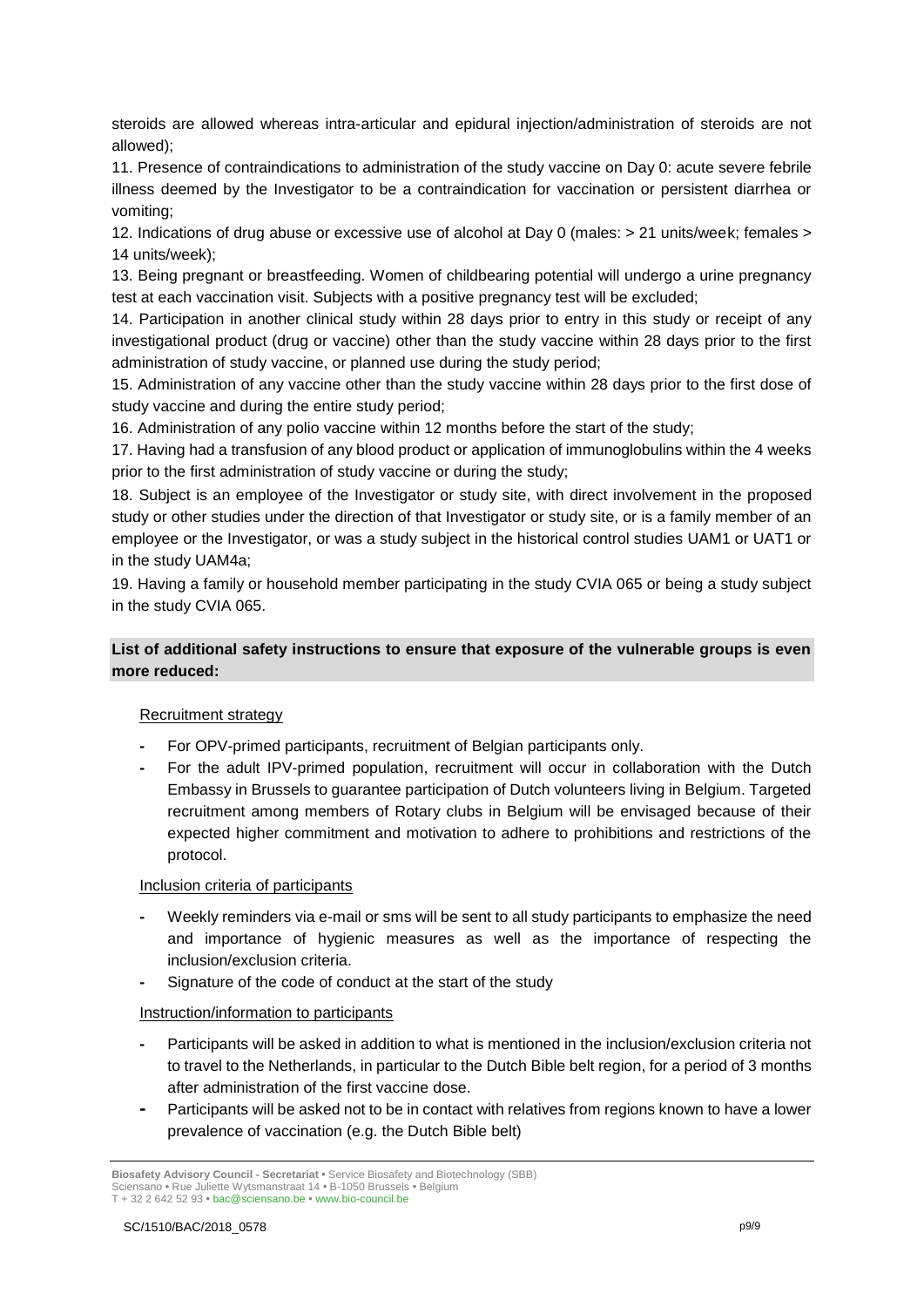# **Adviesraad voor Bioveiligheid Conseil consultatif de Biosécurité**

## **Compilation of comments of experts in charge of evaluating the dossier B/BE/18/BVW2**

08 June 2018 *Ref. SC/1510/BAC/2018\_0591*

**Mandate for the Group of Experts:** Mandate of the Biosafety Advisory Council (BAC) of 03 May 2018. **Coordinator:** Karen Willard-Gallo (ULB) **Experts:** Jean-Claude Twizere (ULg), Willy Zorzi (ULg) **SBB:** Didier Breyer, Fanny Coppens, Katia Pauwels.

## **INTRODUCTION**

Dossier **B/BE/18/BVW2** concerns a notification of the Centre for the Evaluation of Vaccination of University of Antwerp for deliberate release in the environment of genetically modified organisms other than higher plants according to Chapter II of the Royal Decree of 21 February 2005.

The notification has been officially acknowledged on 9 May 2018 and concerns a clinical trial with two novel live attenuated serotype 2 oral poliovirus vaccines (nOPV2) derived from the Sabin OPV2 that has been used for the eradication of type 2 polio. Through different combination of 5 distinct modified regions, the novel type 2 oral polio vaccine (nOPV2) candidates present modifications to the RNA sequences in the 5' untranslated region of polio genome (5' UTR), the capsid protein coding region (P1), the non-structural protein 2C, and the polymerase 3D of which only the latter result in a change in the amino acid sequence. It is hypothetized that the nOPV2 would more genetically stable and less prone for reversion to neurovirulent phenotype compared to Sabin OPV2 strain.

The application concerns a phase II multi-center study to evaluate the safety and immunogenicity of the two nOPV2 candidates, by oral administration to 332 health volunteers of which 200 have been vaccinated with OPV and 132 have been vaccinated with inactivated polio vaccine (IPV).

#### **INSTRUCTIONS FOR EVALUATION**

Depending on their expertise, the experts were invited to evaluate the genetically modified organism considered in the notification as regards its molecular characteristics and its potential impact on human health and the environment. The pure medical aspects concerning the efficacy of the medicinal product and its safety for the treated patient are outside the scope of this evaluation.

The comments of the experts are roughly structured as in

- Annex II (principles for the risk assessment) of the Royal Decree of 21 February 2005
- Annex III (information required in notifications) of the Royal Decree of 21 February 2005

- Commission Decision 2002/623/EC of 24 July 2002 establishing guidance notes supplementing Annex II to Directive 2001/18/EC.

**Biosafety Advisory Council - Secretariat •** Service Biosafety and biotechnology (SBB) Sciensano • Rue Juliette Wytsmanstraat 14 **•** B-1050 Brussels **•** Belgium T + 32 2 642 52 93 **•** bac@sciensano.be **•** www.bio-council.be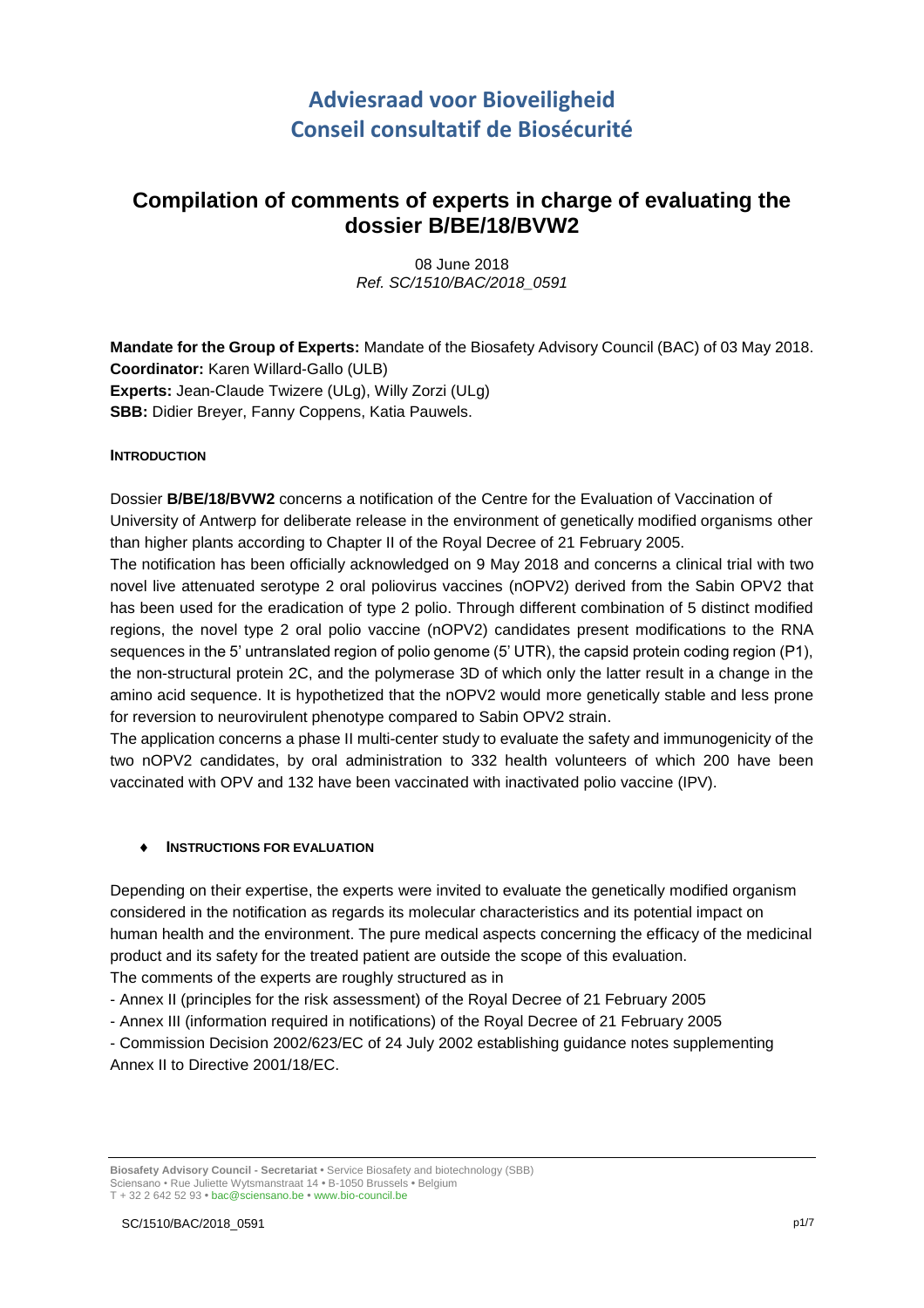**1. INFORMATION RELATED TO THE CHARACTERISTICS OF THE DONOR, THE RECIPIENT OR PARENTAL ORGANISM**

(e.g. possibility of natural transfer of genetic material to other organisms, pathological, ecological and physiological characteristics, indigenous vectors ...)

## *Comment 1*

Has evaluated this item and has no questions/comments.

#### *Comment 2*

Has evaluated this item and has no questions/comments.

## **2. INFORMATION RELATED TO THE VECTOR**

(e.g. description, sequence, mobilisation ...)

#### *Comment 1*

Has evaluated this item and has no questions/comments.

*Comment 2* 

Has evaluated this item and has no questions/comments.

## **3. INFORMATION RELATED TO THE CHARACTERISTICS OF THE GMO**

## **3.1. Information related to the genetic modification**

(e.g. methods used for the modification, description of the insert/vector construction ...)

*Comment 1*

Has evaluated this item and has no questions/comments but one typo error : Figure 3 : **re**presentation.

## *Comment 2*

Has evaluated this item and has no questions/comments.

## **3.2. Information on the molecular characteristics of the final GMO**

(e.g. number of copies of the transgenes, phenotypic and genetic stability of the transgenes, expression of the new genetic material, re-arrangements in the genome, inclusion or suppression of genetic material ...)

**Biosafety Advisory Council - Secretariat •** Service Biosafety and biotechnology (SBB) Sciensano • Rue Juliette Wytsmanstraat 14 **•** B-1050 Brussels **•** Belgium T + 32 2 642 52 93 **•** bac@sciensano.be **•** www.bio-council.be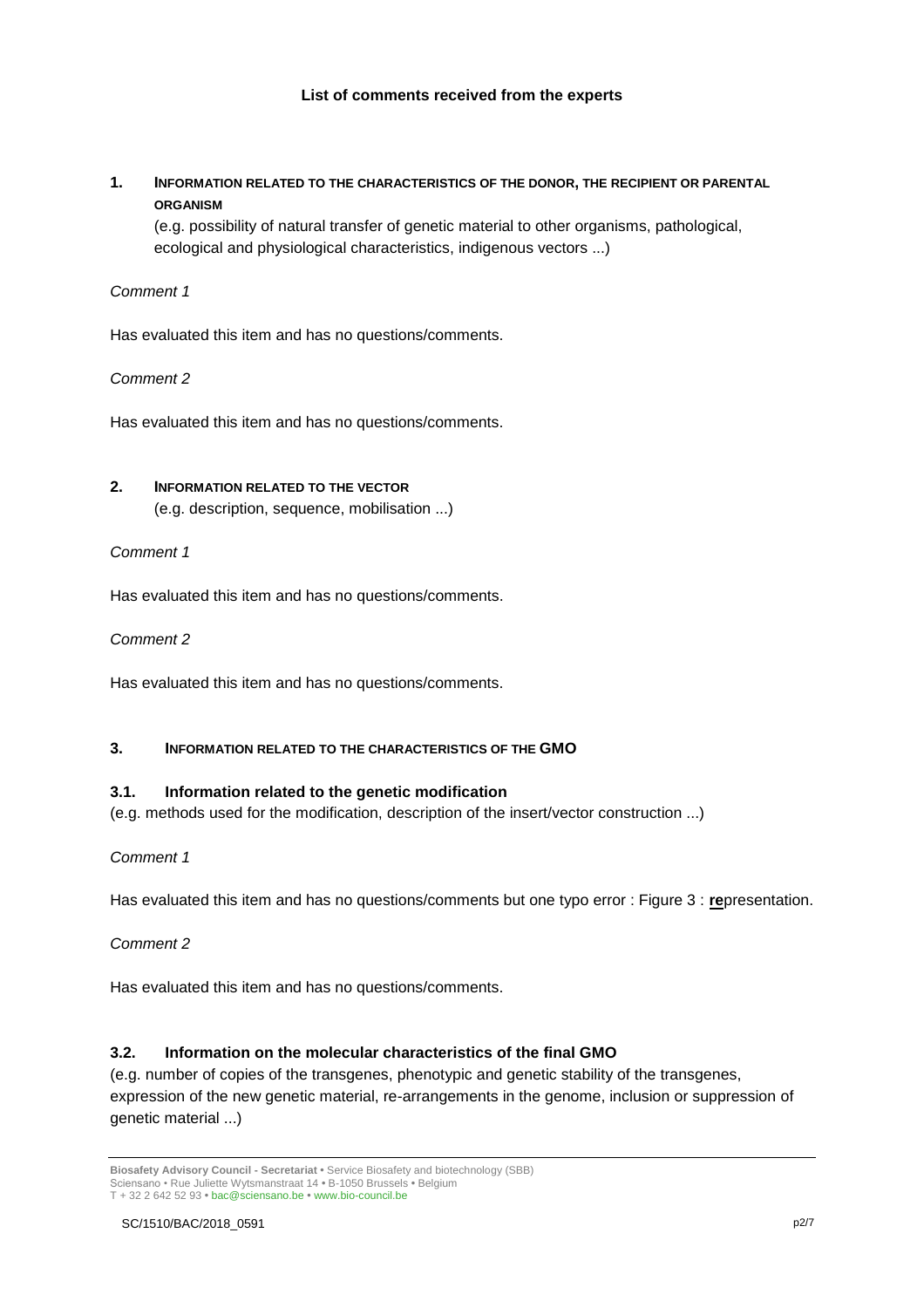## *Comment 1*

Has evaluated this item and has no questions/comments.

### *Comment 2*

Has evaluated this item and has no questions/comments.

### **3.3. Considerations for human, animal or plant health**

(e.g. invasiveness and virulence, toxic or allergenic effects, possibility of survival outside of receiving host, other product hazards ...)

### *Comment 1*

Has evaluated this item and has no questions/comments.

#### *Comment 2*

Has evaluated this item and has no questions/comments.

#### **4. INFORMATION RELATING TO THE CONDITION OF RELEASE**

(e.g. description of the activity, quantities of GMO to be released, workers protection measures, elimination of any contaminating material in the preparation of the GMO stock, elimination of the GMO at the end of the experiment ...)

## *Comment 1*

Has evaluated this item and has no questions/comments.

#### *Comment 2*

Refers to his comment under section 6.2.

#### **5. INFORMATION RELATED TO THE RISKS FOR THE ENVIRONMENT AND HUMAN HEALTH**

**5.1. Information on spread ("shedding") of the GMO from the treated patient/animal to other persons/animals or to the environment (including indirect/delayed effects due to vertical transmission to offspring).**

(e.g. genetic transfer capability, routes of biological dispersal, target organisms ...)

#### *Comment 1*

Has evaluated this item and has no questions/comments.

**Biosafety Advisory Council - Secretariat •** Service Biosafety and biotechnology (SBB) Sciensano • Rue Juliette Wytsmanstraat 14 **•** B-1050 Brussels **•** Belgium T + 32 2 642 52 93 **•** bac@sciensano.be **•** www.bio-council.be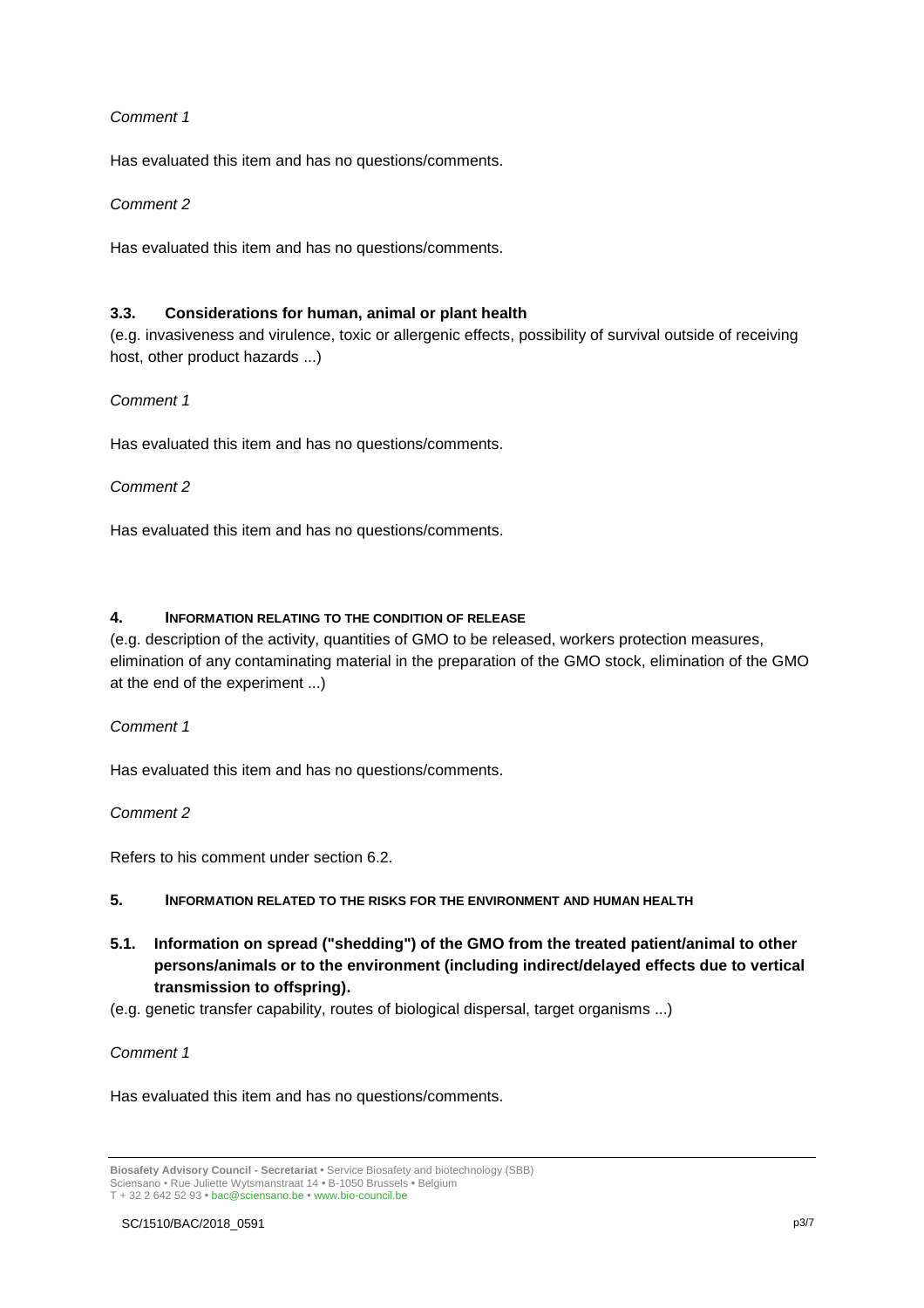## *Comment 2*

Has evaluated this item and has no questions/comments.

#### **5.2. Information on possible effects on human health resulting from interactions of the GMO and persons working with, coming into contact with or in the vicinity of the GMO release (carekeepers, patient relatives, immunocompromised people ...).**

#### *Comment 1*

Has evaluated this item and has no questions/comments.

*Comment 2*

Refers to his comment under section 6.2.

#### **5.3. Information on possible effects on animal health or on the environment.**

#### *Comment 1*

Has evaluated this item and has no questions/comments.

#### *Comment 2*

Has evaluated this item and has no questions/comments.

## **5.4. Information on selective advantages or disadvantages conferred to the GMO compared to the parental organism.**

#### *Comment 1*

Has evaluated this item and has no questions/comments.

#### *Comment 2*

Has evaluated this item and has no questions/comments.

## **5.5. Information on the possibility of the GMO to reconvert to his wild type form and possible consequences for human health or the environment.**

#### *Comment 1*

Has evaluated this item and has no questions/comments.

## *Comment 2*

**Biosafety Advisory Council - Secretariat •** Service Biosafety and biotechnology (SBB) Sciensano • Rue Juliette Wytsmanstraat 14 **•** B-1050 Brussels **•** Belgium T + 32 2 642 52 93 **•** bac@sciensano.be **•** www.bio-council.be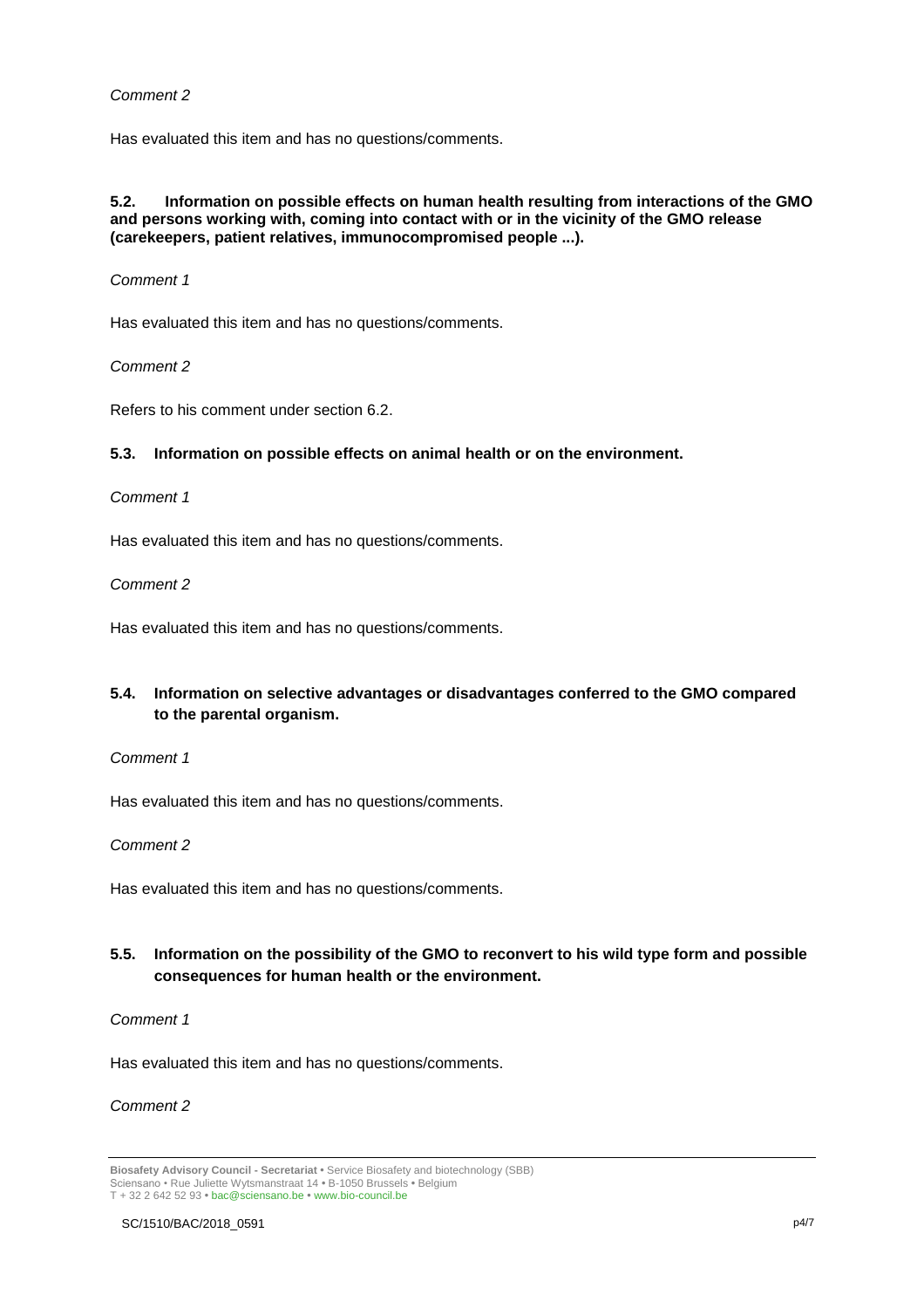Has evaluated this item and has no questions/comments.

**5.6. Information on the possibility of the GMO to exchange genetic material with other microorganisms and possible consequences for human health or the environment.**

### *Comment 1*

Has evaluated this item and has no questions/comments.

#### *Comment 2*

Has evaluated this item and has no questions/comments.

**5.7. Information on the possibility of gene transfer to other organisms and about the selective advantages or disadvantages conferred to those resulting organisms (possible consequences for human health or the environment).**

#### *Comment 1*

Has evaluated this item and has no questions/comments.

### *Comment 2*

Has evaluated this item and has no questions/comments.

## **6. INFORMATION RELATED TO THE MONITORING, SURVEILLANCE AND CONTROL, WASTE TREATMENT AND EMERGENCY PLANS PROPOSED BY THE APPLICANT**

## **6.1. Monitoring plan proposed by the notifier and possibility to identify the occurrence of non-anticipated adverse effects.**

(adequation between the monitoring plan and risks identified during the risk assessment, when appropriate measures to minimize the potential risks to offspring ...)

## *Comment 1*

Has not evaluated this item.

*Comment 2*

Refers to his remark under section 6.2

## **6.2. Surveillance and control of the release**

(adequation between the procedures to avoid and/or minimise the spread of the GMO and risks identified during the risk assessment...)

*Comment 1*

**Biosafety Advisory Council - Secretariat •** Service Biosafety and biotechnology (SBB) Sciensano • Rue Juliette Wytsmanstraat 14 **•** B-1050 Brussels **•** Belgium T + 32 2 642 52 93 **•** bac@sciensano.be **•** www.bio-council.be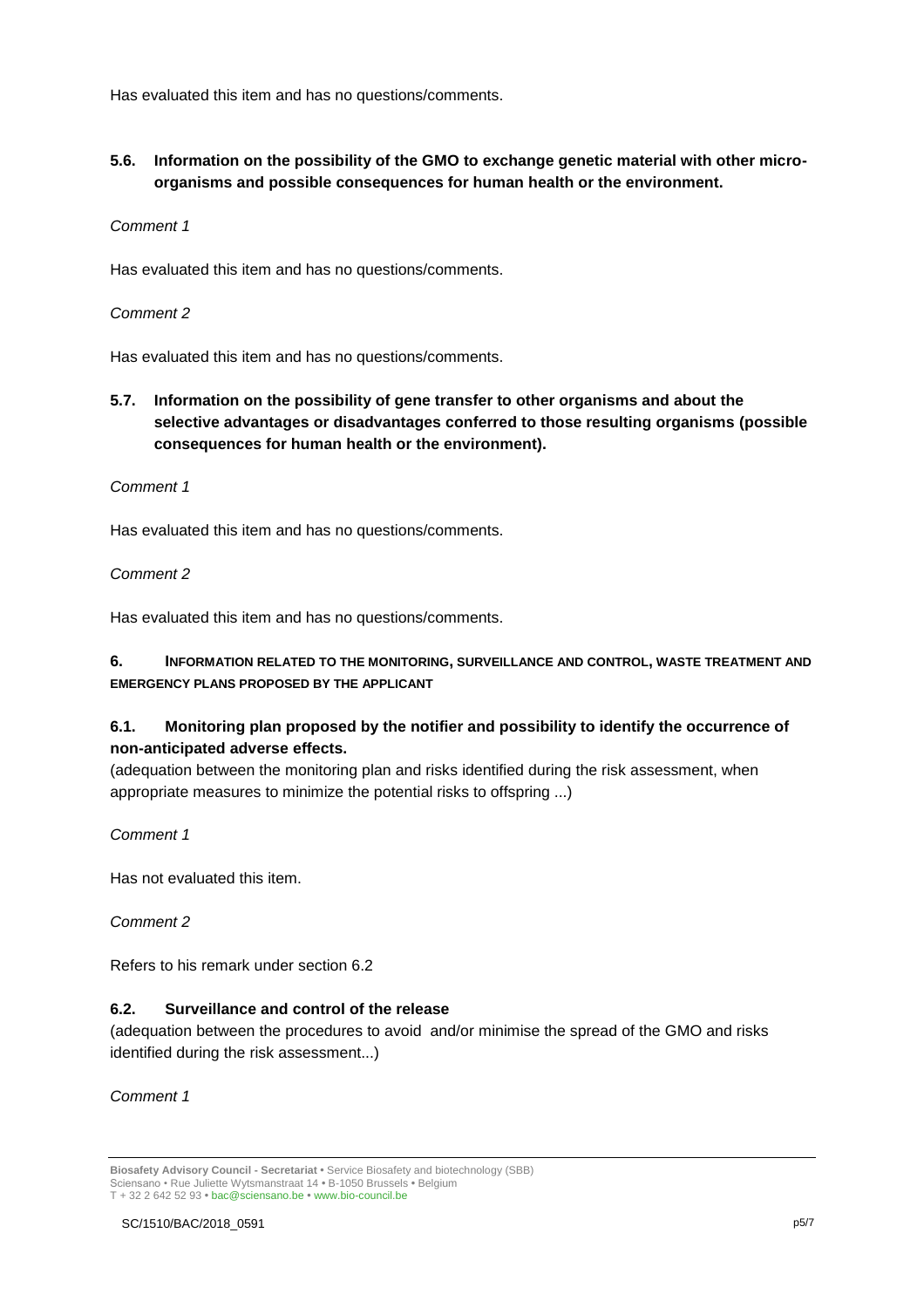Has evaluated this item and has no questions/comments.

#### *Comment 2*

As indicated in point 5. of the SNIF draft 180426, all visits are ambulatory. After each of the several visits to the hospital to receive their treatment or to be monitored, the patients will go back home. At home, they will use their own toilet, bathroom, etc, in contact with other members of their family (children, pets), close people, people coming to their house…

In the SNIF dossier and in the ERA dossier, insufficient information is provided concerning the housekeeping care at home, especially concerning the decontamination of these rooms (SOP ? Provisioning of a disinfectant kit?…). There is also the question of the use of public toilets (open or restricted?) by the treated patients, eventually the indirect exposure of immuno-suppressed people using thereafter these facilities etc.

As indicated in points 7. , 9.b. and 10.b. of the SNIF dossier, the Polioviruses are resistant to inactivation by many common detergents and disinfectants, including soaps. Hence, these viruses may survive for a certain time in the environment (for weeks or even months in soil, for days in water).

But, taking into account firstly that the Polio immunization coverage for Belgium population estimated to be 98% (therefore there are no large groups of susceptible individuals that could support Polioviruses circulation) and secondly that the persistence of nOPV2 strains in the environment outside of a human host is limited, the consequences of the shedding by fecal way are considered by the notifier as severely limited (see point 2.1. of ERA dossier).

Therefore, the notifier proposed in:

- point I.2. of SNIF dossier:" Post-release treatment of the GMOs. No treatment is envisaged of shed viruses. Participants will be asked to observe good hygienic practices. Material shed via feces will be discharged into the sewage system, in which it will be immediately diluted, and subsequent waste water treatment will substantially reduce virus concentrations.")
- point I.3. of SNIF dossier: "No treatment is envisaged of shed viruses. Participants will be asked to observe hygienic practices such as flushing toilet with toilet lid closed, hand washing after toilet use…").
- Despite of this, the procedure to solve the problem of the fecal shedding, consisting in diluting the feces by usual flushing the toilet could be considered as being not sufficient to preserve the population against a potential exposure of nOPV2 strains. Considering that the treated patients have to return home during periods without clinical support and that the patients are having, at this time, direct or indirect contact with the population, there is a problem in the risk assessment.

#### *SBB comment :*

Taking into account the exclusion criteria during the total duration of the study (a.o. travelling to polio endemic countries or countries with evidence of recent (within last 6 months) wild or vaccinederived poliovirus circulation; professional handling of food, catering or food production activities; having household or professional contact with known immunosuppressed people or people without full polio vaccination) and the good vaccination coverage in Belgium (mandatory routine vaccination with from 1966 up to 2001 use of the parental OPV vaccine from which the nOPV2 have been derived), it is confirmed that the applicant is proposing no further measures to limit dissemination into the environment which is in line with the applicants' claim that the risk on human health and the environment is considered negligible.

**Biosafety Advisory Council - Secretariat •** Service Biosafety and biotechnology (SBB) Sciensano • Rue Juliette Wytsmanstraat 14 **•** B-1050 Brussels **•** Belgium T + 32 2 642 52 93 **•** bac@sciensano.be **•** www.bio-council.be